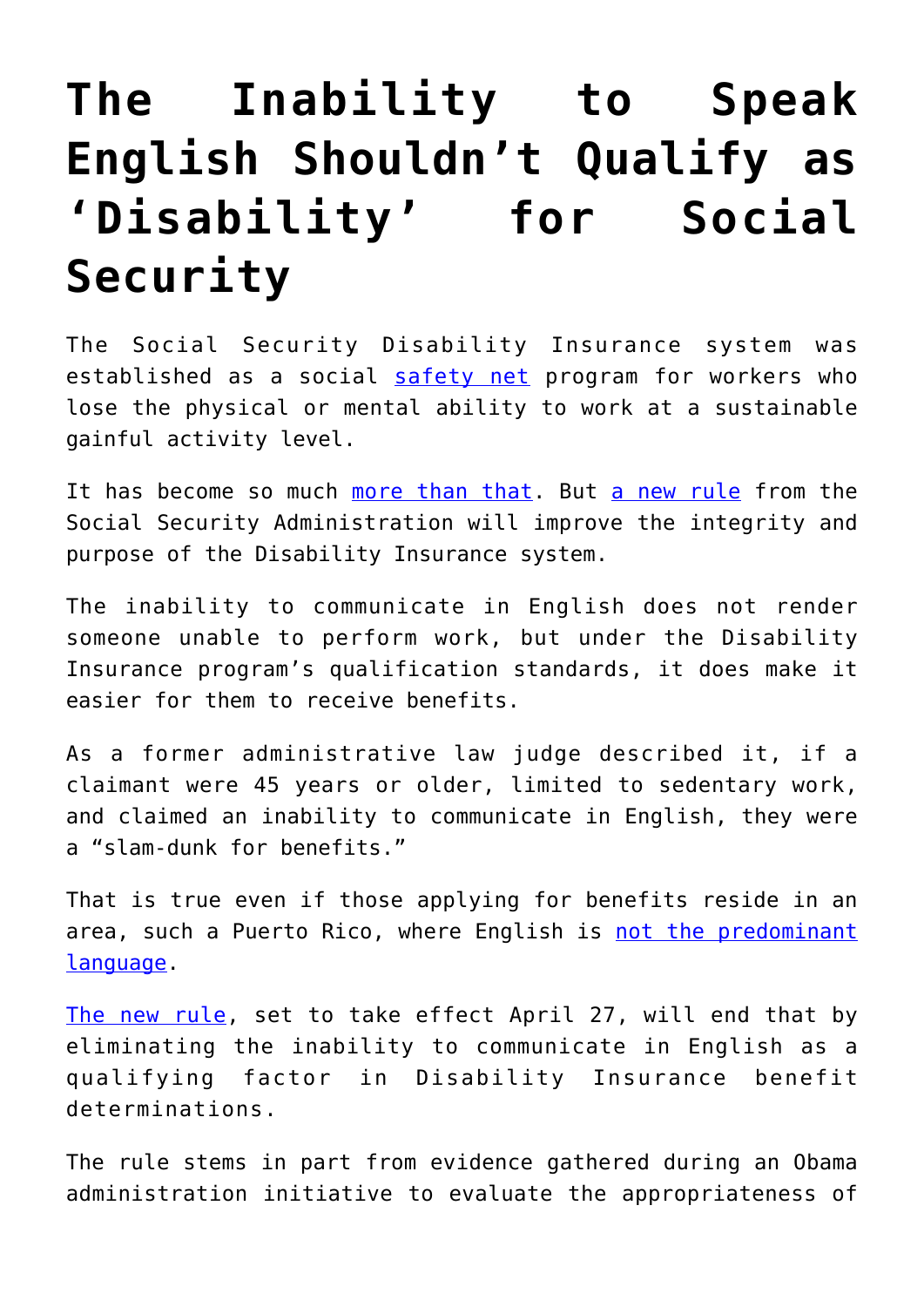the medical-vocational grid factors – which include age, education (including the ability to communicate in English), and experience – in the determination of Disability Insurance benefits.

Unfortunately, misuse and abuse of the Disability Insurance program by people who can perform work has contributed to its excessive costs, impending insolvency, extreme wait times, and the program's general failure to adequately meet the needs of individuals who truly cannot work.

A former judge who decided disability determination cases expressed those concerns to me when explaining how individuals would use the inability to communicate in English qualification as a way to receive benefits when, in fact, it seemed that they could work.

Oftentimes, this judge suspected that it was just a claim, but without any test and instead an implied assumption that using a translator validated the inability to communicate in English, the system provided little way for him to document whether such claims were credible.

"This was not an exceptional case claim but, in fact, a very frequent one in my hearing room," the former administrative law judge explained.

The new rule is a step in the right direction toward restoring the integrity and intent of the Disability Insurance program. The next step should be to eliminate the other medicalvocational grid factors.

Physical and mental capabilities should be the sole basis for disability determinations. Yet, [half of all Disability](https://www.ssa.gov/policy/docs/statcomps/di_asr/2018/di_asr18.pdf) [Insurance benefits](https://www.ssa.gov/policy/docs/statcomps/di_asr/2018/di_asr18.pdf) granted to workers in 2017 relied on the non-physical, non-mental grid factors of age, education, and experience.

Although work capacity – particularly for physically demanding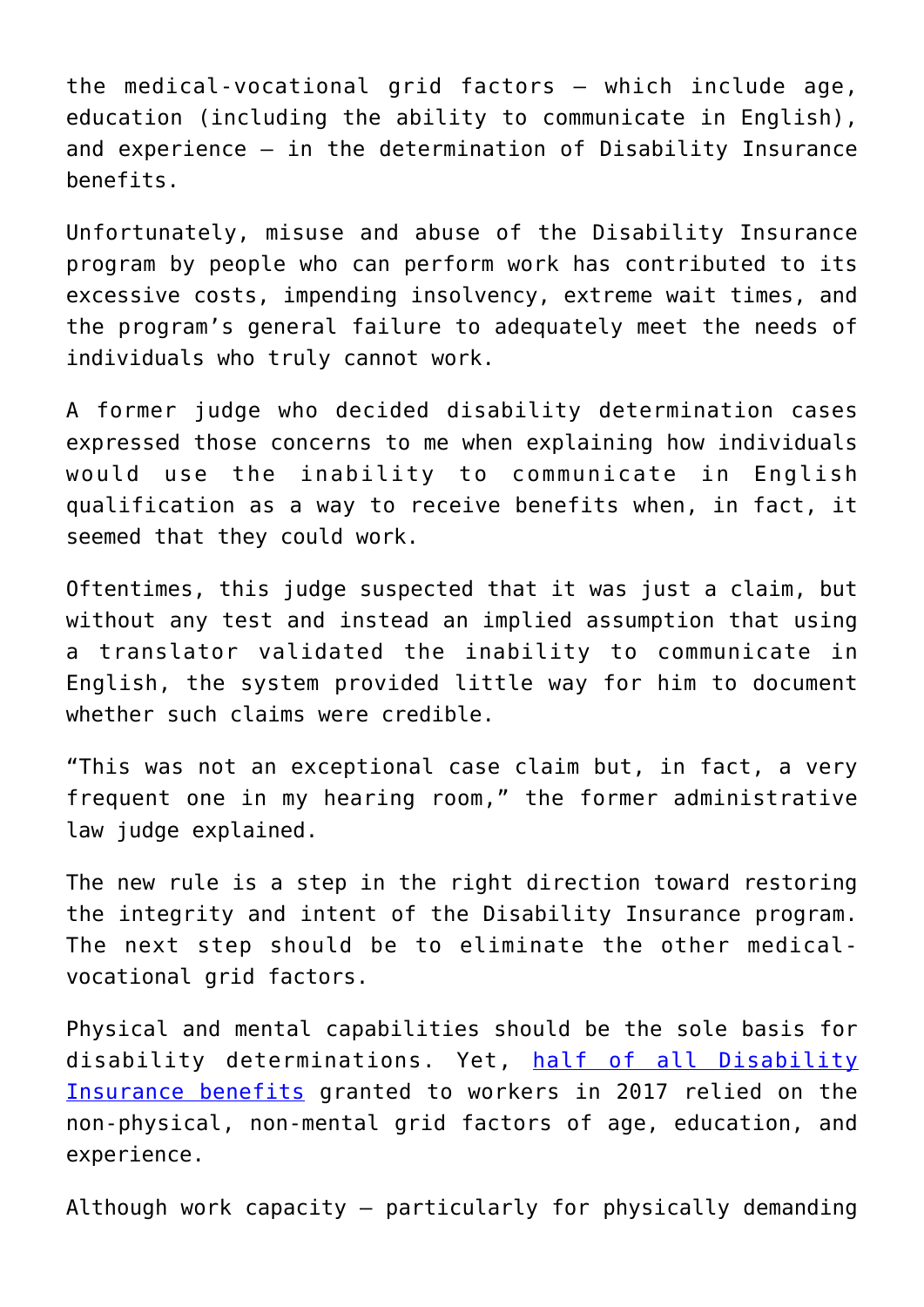jobs – may decline with age, and lack of education or experience can limit the number of jobs that individuals can obtain, age, education, and experience do not and cannot cause workers to be "disabled" from performing all jobs in the national economy.

An analysis commissioned by the Social Security Administration under President Barack Obama confirmed this, [concluding](https://www.mathematica.org/our-publications-and-findings/publications/vocational-factors-in-the-social-security-disability-determination-process-a-literature-review) [that](https://www.mathematica.org/our-publications-and-findings/publications/vocational-factors-in-the-social-security-disability-determination-process-a-literature-review) the researchers "found no rigorous evidence of the independent effects of age, education, and work experience on the ability to perform new work."

Only physical and mental conditions can prevent individuals from performing work, and only physical and mental conditions should qualify individuals to receive Disability Insurance benefits.

The secretary of Health and Human Services should eliminate the grids through regulation and base disability determinations solely on medical conditions. Moreover, Congress should eliminate the grids through statute.

Not only would that improve the integrity of the program, it also would preserve benefits for people who truly need them.

Using The Heritage Foundation's Social Security model, [we](https://www.heritage.org/budget-and-spending/report/16-reforms-improve-the-solvency-and-integrity-social-security-disability) [estimated](https://www.heritage.org/budget-and-spending/report/16-reforms-improve-the-solvency-and-integrity-social-security-disability) that eliminating the grid factors would reduce the Disability Insurance program's 75-year shortfall by 41 percent. In combination with 15 other [commonsense reforms,](https://www.heritage.org/budget-and-spending/report/16-reforms-improve-the-solvency-and-integrity-social-security-disability) policymakers could eliminate the program's entire shortfall and allow for a nearly 50 percent reduction in the Disability Insurance payroll tax.

Such savings could allow people to invest more in their marketable skills today, save more for retirement tomorrow, and even buy supplemental [private disability insurance](https://www.heritage.org/social-security/report/private-disability-insurance-option-could-help-save-ssdi-and-improve) [policies](https://www.heritage.org/social-security/report/private-disability-insurance-option-could-help-save-ssdi-and-improve) that provide faster and more accurate determinations, focus on accommodations, and provide more generous benefits than the public program.